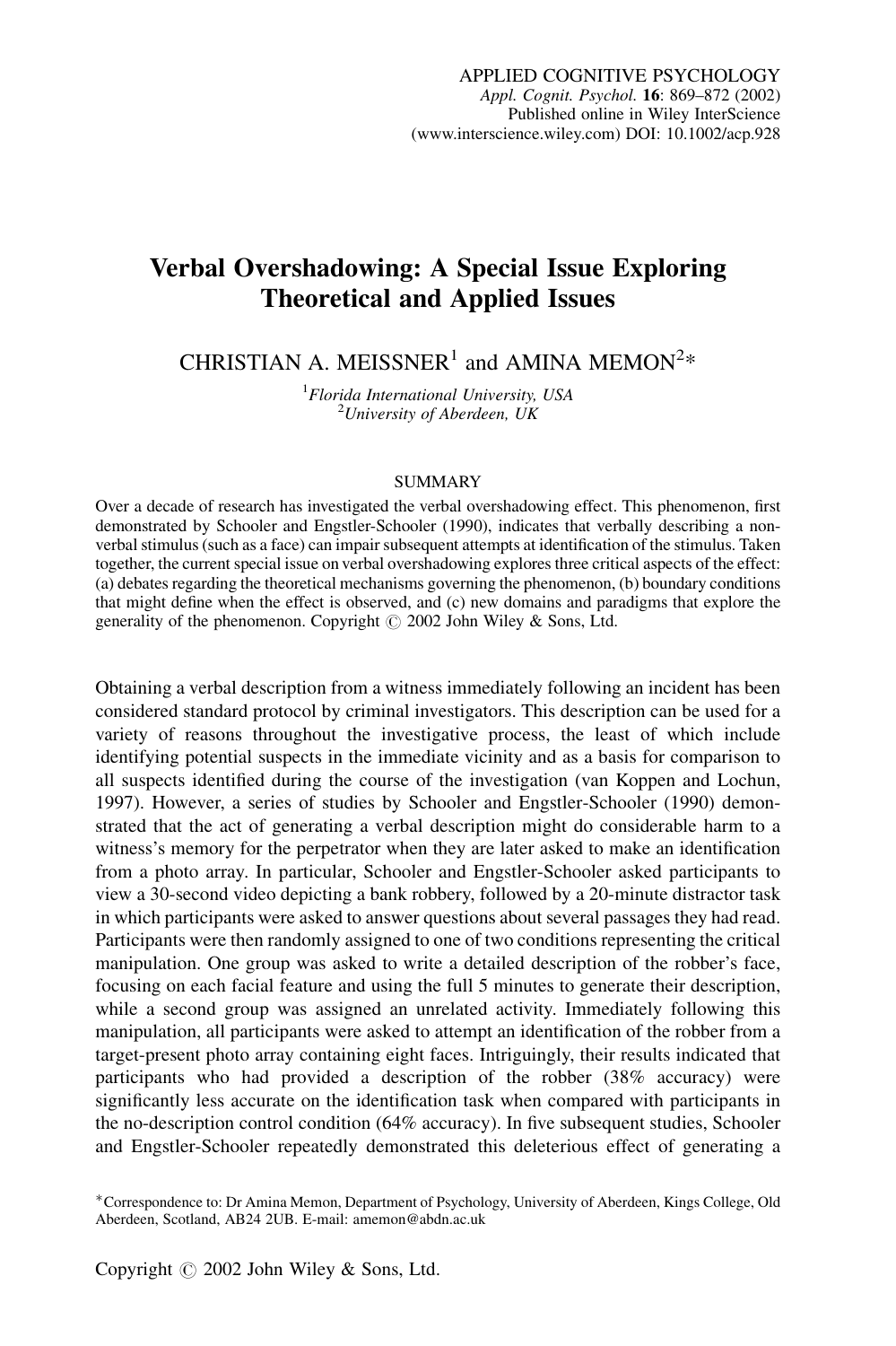verbal description on later identification accuracy, a phenomenon they termed 'verbal overshadowing'.

Subsequent research has largely confirmed the findings of Schooler and Engstler-Schooler (1990), and the empirical literature has been summarized in several reviews (Schooler et al., 1996, 1997). In a recent meta-analysis of the verbal overshadowing phenomenon, Meissner and Brigham (2001) examined the robustness of the effect across 29 experimental comparisons involving over 2000 participants. Their inclusion of studies was focused upon those investigating verbal overshadowing in the eyewitness (or face) identification paradigm. Across the sample of studies there was a small, yet significant, negative effect (Fisher's  $Z_r = -0.12$ ), indicating that participants who described a target face were 1.27 times more likely to later *misidentify* the face from a lineup containing similar distractors when compared with participants who did not generate a description prior to identification.

The current special issue of Applied Cognitive Psychology was developed in part to examine three critical aspects of the verbal overshadowing effect that appear deserving of further study. First, although more than a decade of research has explored the overshadowing effect, the mechanisms underlying this phenomenon are continually debated among researchers. In a recent review, Schooler and colleagues (1997) proposed that the interference caused by verbalization might result from the type of memory processes demanded by the paradigm (e.g. configural versus featural processing of faces), a theory they termed transfer inappropriate retrieval. Several articles in the current issue further explore and provide support for such a processing account, including those authored by Brown and Lloyd-Jones, Finger, and Fiore and Schooler.

An alternative account of the verbal overshadowing phenomenon involves the effects self-generated misinformation when participants attempt to retrieve the target stimulus from memory during the description task. Such a recoding or retrieval-based effect was first proposed by Schooler and Engstler-Schooler (1990), but was later discounted due to the lack of evidence for the relationship between the quality of the verbal description and subsequent identification accuracy. However, Meissner et al. (2001) have recently demonstrated that retrieval-based effects can lead to verbal overshadowing through a manipulation of output criterion on the description task. Replication and extension of this line of research is discussed in the current issue, including articles authored by Brown and Lloyd-Jones, MacLin and colleagues, and Meissner.

While the overshadowing phenomenon has been replicated on numerous occasions, not all studies have consistently observed the phenomenon (e.g. Meissner *et al.*, 2001; Memon and Bartlett, 2002; Memon and Rose, 2002; Yu and Geiselman, 1993). Thus, a second aspect that the current special issue will address involves the boundary conditions necessary for obtaining the effect. One critical aspect appears to involve the instructions provided to participants at the time of the description task. For example, Meissner and Brigham's (2001) meta-analysis found that overshadowing effects were more likely to occur when participants were given an elaborative, as opposed to a standard (free recall), instruction during the description task. Research on the influence of such instructional effects has continued, including articles in the current issue authored by Kitagami and colleagues, Meissner, K. MacLin, and O. Maclin and colleagues. In addition, articles by Finger and by Pelizzon and colleagues explore several theoretical factors that can attenuate or 'release' the effects of verbal overshadowing. Moreover, Kitagami and colleagues provide an intriguing analysis of the influence of similarity in lineup composition on the likelihood of observing overshadowing effects.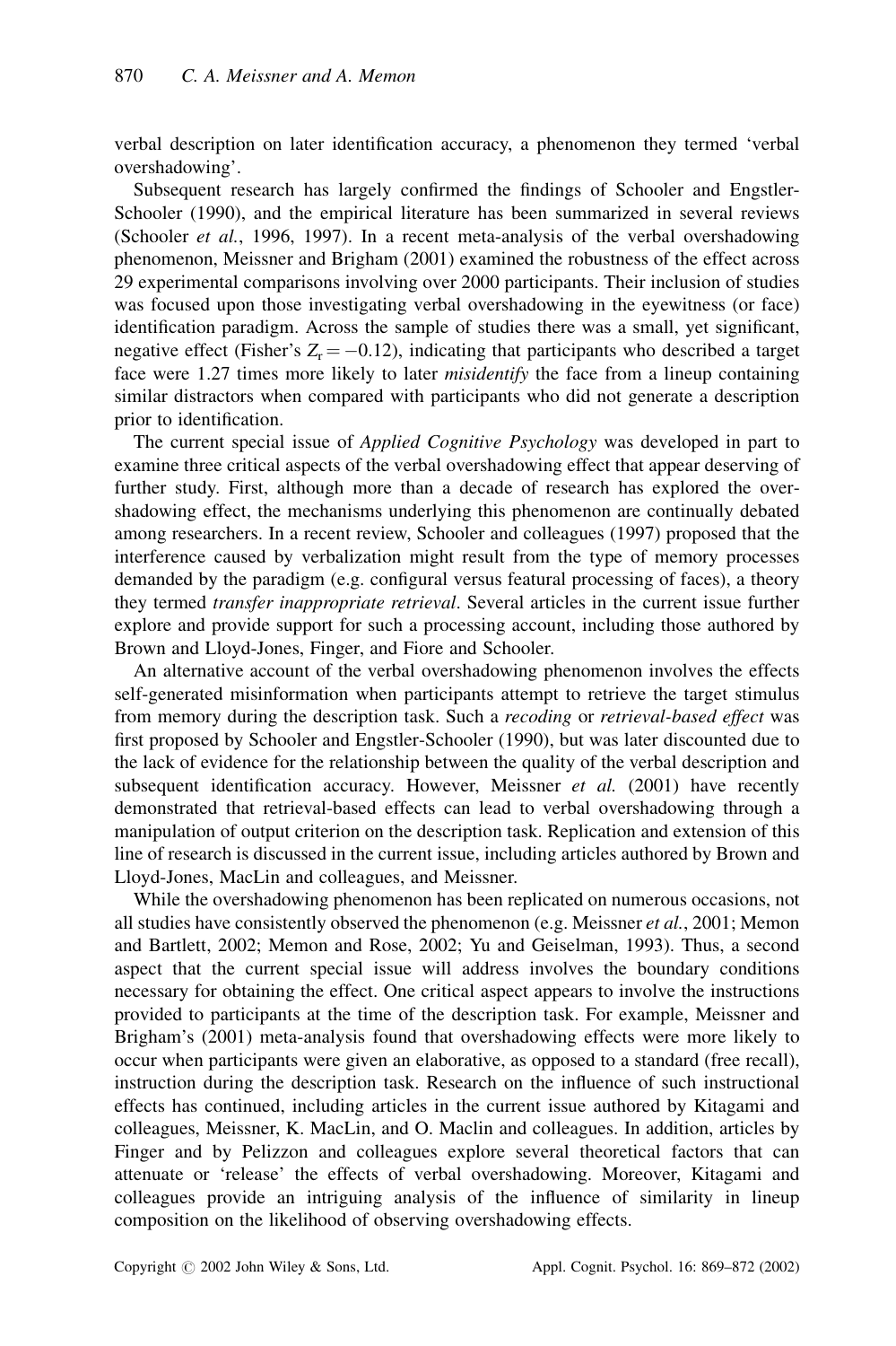Finally, while the focus of the research has largely been in examining the overshadowing effect within the eyewitness (or face) identification paradigm, the basic phenomenon has also been observed when participants attempt to generate descriptions of other 'difficult-to-describe' stimuli such as colors (Schooler and Engstler-Schooler, 1990) or abstract figures (Brandimonte et al., 1997), or other non-visual tasks such as wine tasting (Melcher and Schooler, 1996), decision making (Wilson and Schooler, 1991), and insight problem-solving (Schooler et al., 1993). The current issue continues to expand the domains of application and paradigms of interest to researchers in investigating the generality of the verbal overshadowing effect. For example, Perfect and colleagues provide an initial demonstration of overshadowing in voice recognition, while Fiore and Schooler show the effect when participants attempt to verbally describe their mental model of a spatial map. Furthermore, Pelizzon and colleagues provide a report of their continued research on verbal overshadowing in an imagery-based memory task. Finally, Brown and Lloyd-Jones examine the effect of 'piecemeal' versus 'elaborative' description instructions in their novel 'multiple-face presentation paradigm'.

Taken together, we believe that the current special issue has yielded a series of empirical contributions that further our understanding of the theoretical and applied aspects of the verbal overshadowing phenomenon. We are also grateful for the commentaries provided by Jonathan Schooler and Anders Ericsson, and the intriguing propositions that they set forth for future investigation of the effect. We anticipate that the verbal overshadowing effect will continue to be pursued for many years to come.

## ACKNOWLEDGEMENTS

We would like to thank everyone who submitted manuscripts for consideration for this special issue. We would also like to acknowledge the following individuals for providing us with expert reviews of the manuscripts: Katherine Arbuthnott, James Bartlett, Ray Bull, Chad Dodson, Kim Finger, Steve Fiore, Ron Fisher, Daryl Hepting, Phil Higham, Slava Kalyuga, Wendy Kneller, Joshua Landau, Rod Lindsay, Kim MacLin, Otto MacLin, Roy Malpass, Richard Mayer, Tim Perfect, Kathy Pezdek, Don Read, Daniel Reisberg, Bob Ryan, Jonathan Schooler, Bennett Schwartz, Steve Smith, Seigfried Sporer, Ryan Tapscott, Tim Valentine, and Dan Yarmey.

## **REFERENCES**

- Brandimonte MA, Schooler JW, Gabbino P. 1997. Attenuating verbal overshadowing through visual retrieval cues. Journal of Experimental Psychology: Learning, Memory, and Cognition 23: 915–931.
- Meissner CA, Brigham JC. 2001. A meta-analysis of the verbal overshadowing effect in face identification. Applied Cognitive Psychology 15(6): 603–616.
- Meissner CA, Brigham JC, Kelley CM. 2001. The influence of retrieval processes in verbal overshadowing. Memory & Cognition 29(1): 176-186.
- Melcher JM, Schooler JW. 1996. The misremembrance of wines past: verbal and perceptual expertise differentially mediates verbal overshadowing of taste memory. Journal of Memory and Language 35: 231–245.
- Memon A, Bartlett J. 2002. The effects of verbalization on face recognition in young and older adults. Applied Cognitive Psychology 16: 635-650.